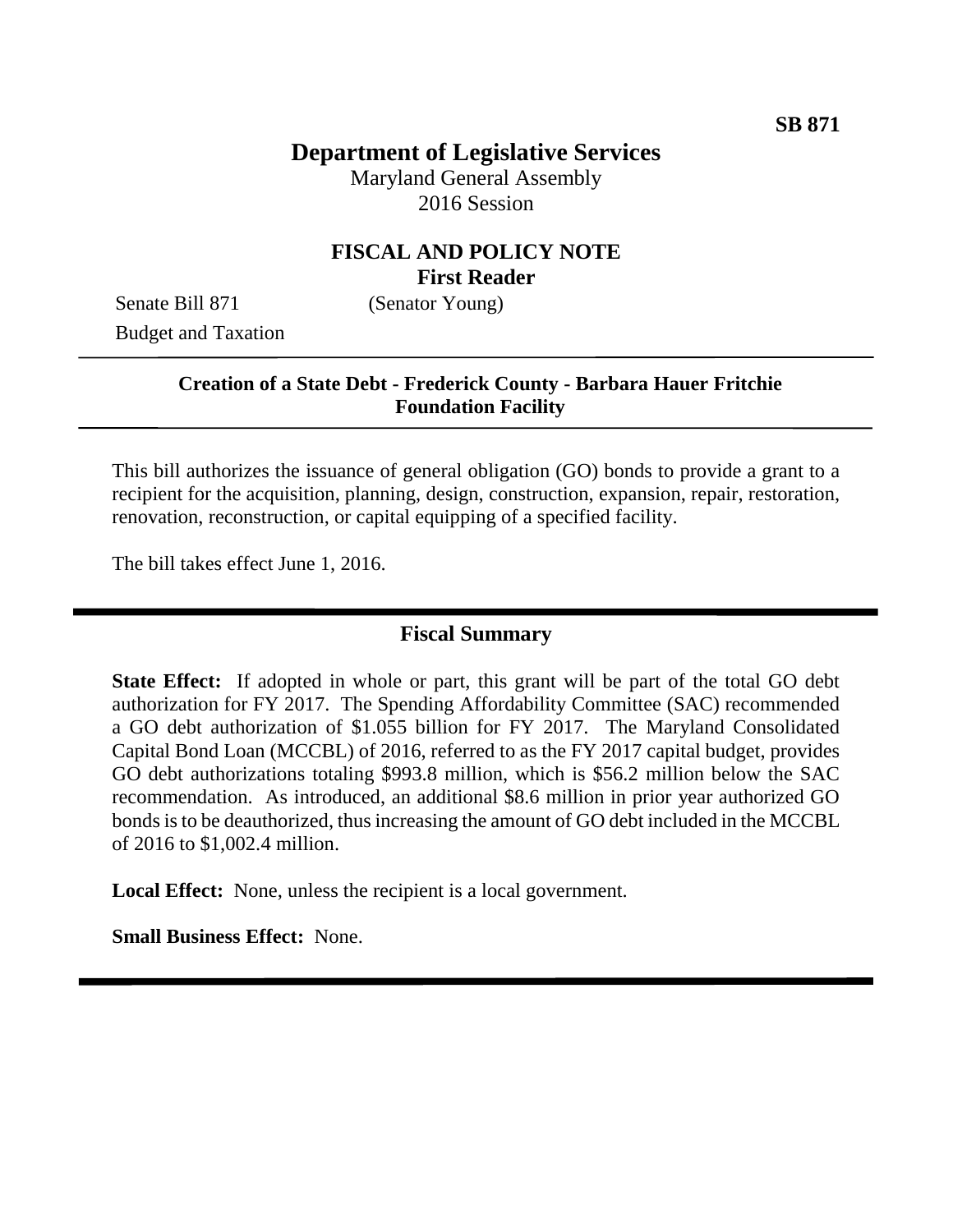## **Analysis**

#### **Current Law/Background:**

*Bond Sales and Debt Service:* The State last sold bonds on July 16, 2015, which included \$500 million in new money bonds in support of the State's capital program. Of the \$500 million, \$450 million was issued as new tax-exempt bonds and \$50 million as new taxable bonds. The bonds were sold in separate series, with a combined true interest cost of 2.83%, with an average maturity of 10.3 years for the tax-exempt issuance and 1.35% over 4 years for the taxable issuance. The shorter maturities for the taxable issuance explains the lower true interest cost compared to the tax-exempt issuance. The actual annual debt service cost is determined by the coupon rate achieved at the time the bonds were issued, which ranged from 2.75% to 5.0% for an average coupon rate of 4.5%. Therefore, State debt service is estimated to cost \$45.6 million annually based on the average coupon rate.

GO bonds authorized in a given year are not all issued the year in which they are authorized. The State Treasurer's Office estimates that just over half of the GO bonds authorized in a year are typically issued within the first two fiscal years. The Capital Debt Affordability Committee assumes bonds authorized in a given year will be fully issued over five years; specific issuances are 31% in the first year, 25% in the second year, 20% in the third year, 15% in the fourth year, and 9% in the fifth year. This delay in issuance results in a substantial lag between the time GO bonds are authorized and the time the bonds affect debt outstanding and debt service levels.

*Legislative Initiatives:* As introduced by the Governor, the MCCBL of 2016 does not include the customary earmark of \$15.0 million for legislative initiatives. However, because the General Assembly can both reduce and add to the capital budget, the budget committees may consider bond bill requests during the 2016 session and amend them into the MCCBL.

The bills listed below authorize the issuance of GO bonds to provide grants to various recipients for the acquisition, planning, design, construction, expansion, repair, restoration, renovation, reconstruction, and/or capital equipping of various facilities.

Most bills require either a "hard" or "soft" match, as noted. Where no match is required, the term "grant" is indicated. A "hard" match means the recipient provides a dollar-for-dollar match of the State funds and does not expend the matching funds until after the effective date of the authorizing act. A "soft" match is any other type of match. Soft matches include the use of the value of the real property as the match, in-kind contributions such as materials or construction services, or funds expended prior to the effective date of the bill. A match key is provided immediately below the list of projects.

SB 871/ Page 2 The list is organized into two categories: statewide bond bills and local bond bills. Within the local bond bill category, the projects are sorted first by the county in which the project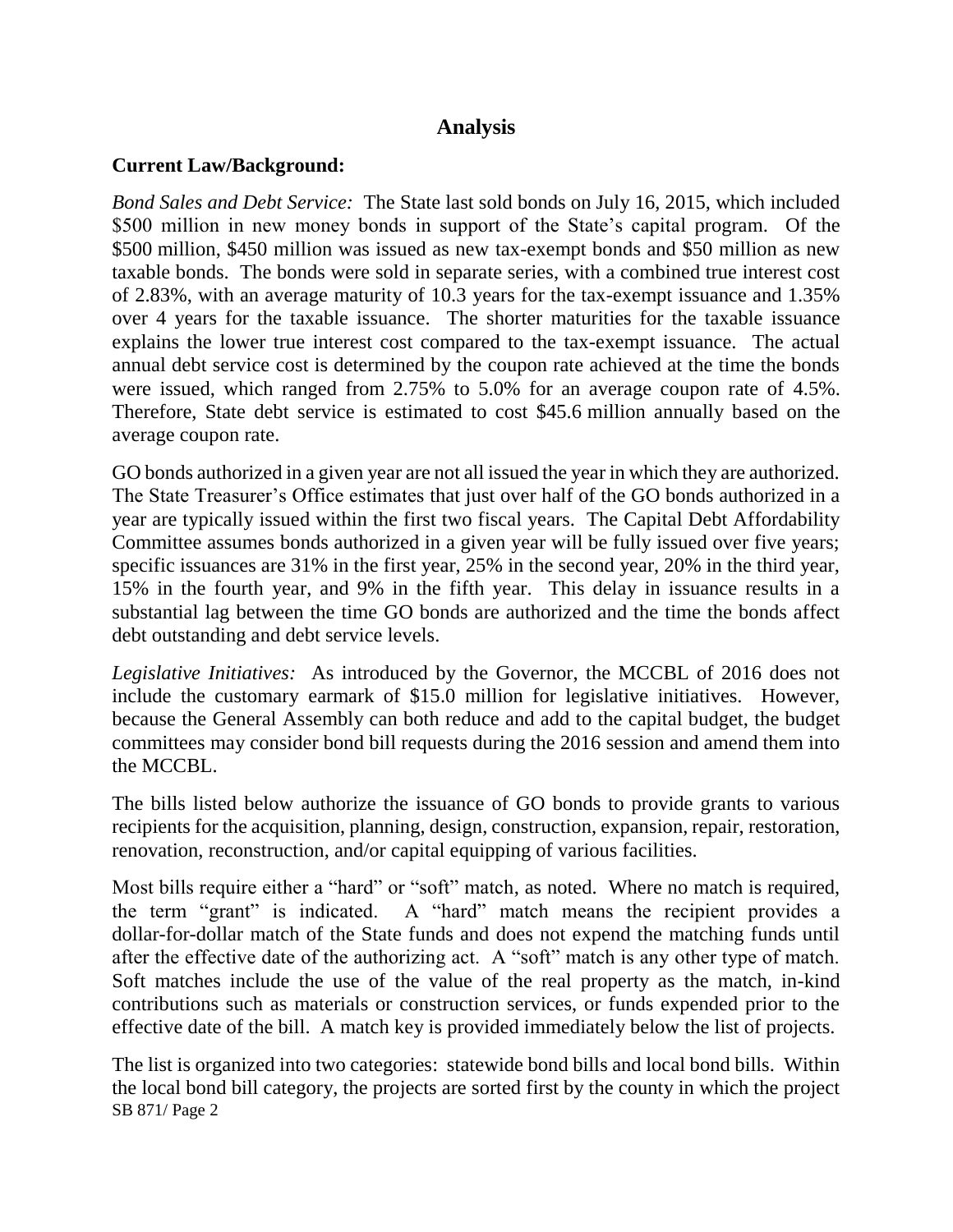is located and then alphabetically by project title. Most projects have both a House and a Senate bill.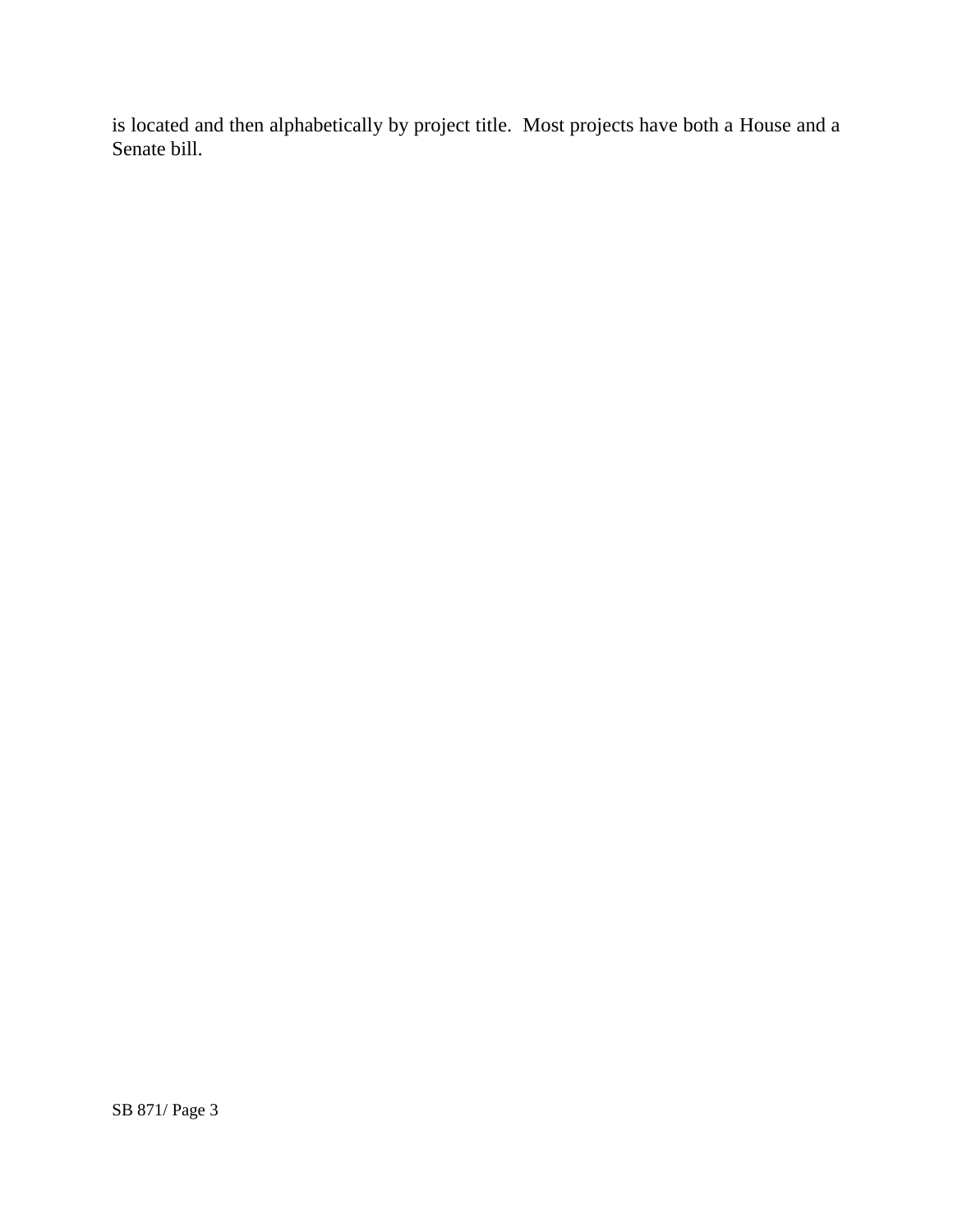## **2016 Session Bond Bills Introduced**

| $\mathbf{S}\mathbf{B}$ | <b>Sponsor</b><br><b>Local Bond Bills</b> | $\overline{HB}$ | <b>Sponsor</b> | <b>Project</b>                                                          | <b>County</b>         | <b>Request</b> | <b>Match</b> |
|------------------------|-------------------------------------------|-----------------|----------------|-------------------------------------------------------------------------|-----------------------|----------------|--------------|
| 1045                   | Edwards                                   | 1539            | Delegation     | Friends Aware Facility                                                  | Allegany              | 150,000        | Soft(all)    |
| 1044                   | Edwards                                   | 1538            | Delegation     | <b>Frostburg Museum Relocation</b><br>Project                           | Allegany              | 150,000        | Soft(1)      |
| 900                    | Edwards                                   | 987             | Delegation     | Lefty Grove Statue                                                      | Allegany              | 75,000         | Soft(U,all)  |
| 478                    | Astle                                     | 536             | <b>Busch</b>   | 206 West Social Enterprise Project                                      | Anne Arundel          | 250,000        | Hard         |
| 180                    | Reilly                                    | 480             | Saab           | Arundel Volunteer Fire Department<br><b>Community Center</b>            | Anne Arundel          | 400,000        | Soft(all)    |
| 50                     | Reilly                                    | 1592            | Malone         | <b>Belvoir-Scott's Plantation Historic</b><br><b>Manor House</b>        | Anne Arundel          | 90,000         | Soft(2)      |
|                        |                                           | 338             | Carey          | Broadneck High School Field House Anne Arundel                          |                       | 250,000        | Grant        |
| 419                    | Simonaire                                 | 415             | Kipke          | Downs Park Amphitheater                                                 | Anne Arundel          | 100,000        | Soft(all)    |
| 672                    | DeGrange                                  | 1234            | Carey          | Glen Burnie High School Field<br>House and Concession Stand             | Anne Arundel          | 500,000        | Soft(all)    |
| 1095                   | Astle                                     | 1593            | McMillan       | Hammond-Harwood House<br>Preservation                                   | Anne Arundel          | 100,000        | Hard         |
| 60                     | Reilly                                    | 235             | Malone         | Historic Linthicum Walks                                                | Anne Arundel          | 120,000        | Soft(2)      |
|                        |                                           | 1523            | Beidle         | Kuethe Historical and Genealogical<br><b>Research Center</b>            | Anne Arundel          | 12,000         | Soft(1,2)    |
| 668                    | Simonaire                                 | 776             | Kipke          | Lake Shore Athletic Association                                         | Anne Arundel          | 50,000         | Hard         |
| 1160                   | Astle                                     | 473             | Beidle         | Samaritan House                                                         | Anne Arundel          | 200,000        | Soft(1,3)    |
| 1090                   | Simonaire                                 | 1244            | Carey          | Sun Valley Park Playground                                              | Anne Arundel          | 50,000         | Grant        |
| 154                    | Reilly                                    | 175             | Sophocleus     | The Arc of the Central Chesapeake<br>Region                             | Anne Arundel          | 300,000        | Hard         |
| 479                    | Astle                                     | 618             | Beidle         | William Brown House at Historic<br>London Town                          | Anne Arundel          | 125,000        | Soft(2,3)    |
| 25                     | Reilly                                    | 302             | Malone         | <b>Woods Community Center</b>                                           | Anne Arundel          | 325,000        | Hard         |
| 850                    | Astle                                     | 1380            | McMillan       | <b>YWCA Domestic Violence Safe</b><br>House Shelter                     | Anne Arundel          | 100,000        | Hard         |
| 486                    | Pugh                                      | 1564            |                | B. Robinson A Penn-North Initiative Youth<br>Violence Prevention Center | <b>Baltimore City</b> | 400,000        | Soft(3)      |
| 790                    | Ferguson                                  | 432             | Clippinger     | <b>Baltimore Museum of Industry</b>                                     | <b>Baltimore City</b> | 500,000        | Soft(1)      |
| 789                    | Ferguson                                  | 433             | Lierman        | Baltimore Regional Education and<br><b>Training Center</b>              | <b>Baltimore City</b> | 500,000        | Soft(all)    |
| 165                    | Gladden                                   | 1621            | Oaks           | Berean Child Care Center                                                | <b>Baltimore City</b> | 160,000        | Soft(1,3)    |
| 197                    | Nathan-<br>Pulliam                        | 690             | Haynes         | Community Empowerment and<br><b>Wellness Center</b>                     | <b>Baltimore City</b> | 500,000        | Soft(U,1,2)  |
| 562                    | Ferguson                                  | 143             | Hammen         | Creative Alliance Project                                               | <b>Baltimore City</b> | 600,000        | Soft(all)    |
| 918                    | Gladden                                   | 942             | Rosenberg      | Cylburn Arboretum Carriage House<br>and Nature Museum                   | <b>Baltimore City</b> | 500,000        | Soft(U,all)  |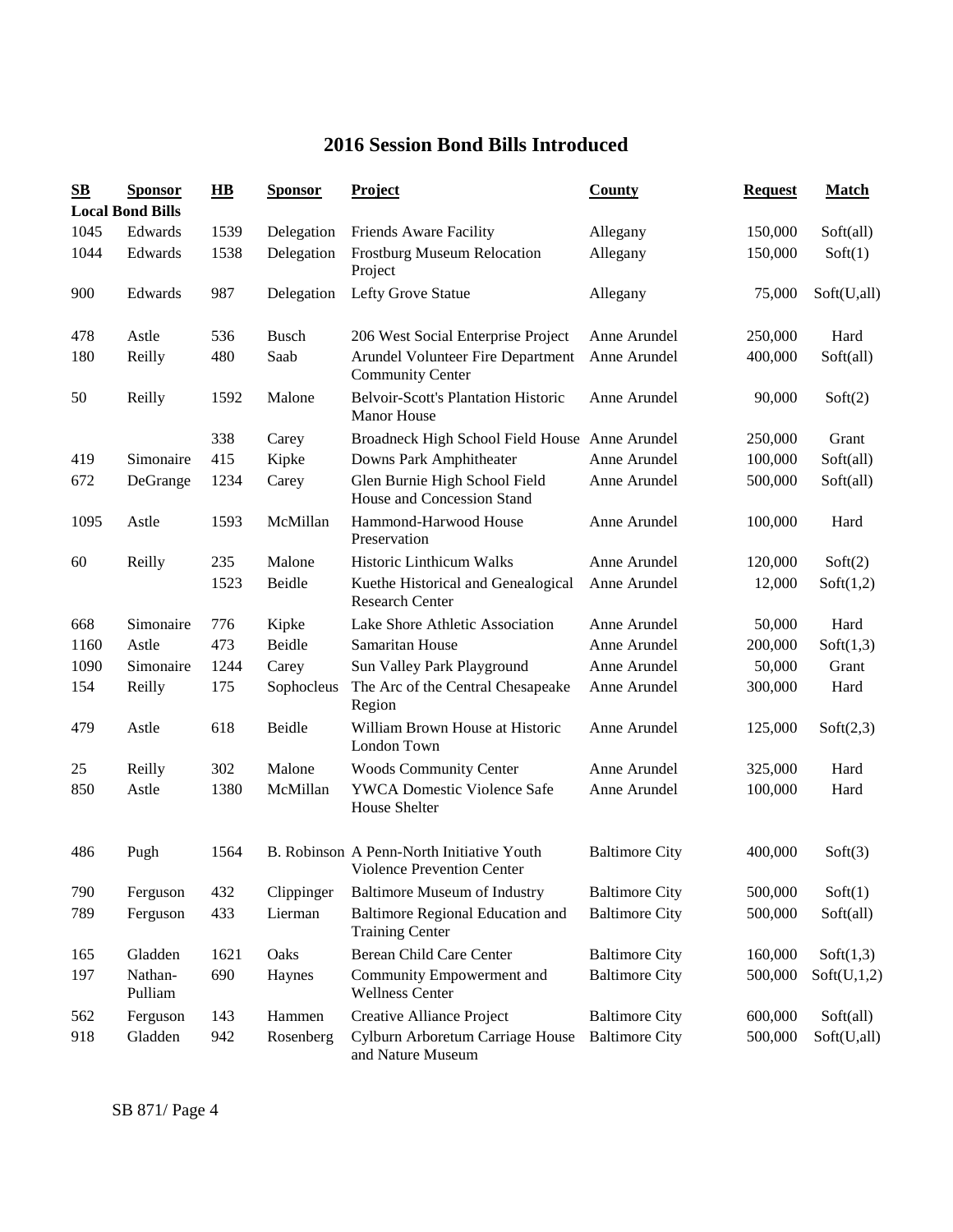| 279  | McFadden           | 1606 | Glenn            | Dr. Christina Phillips Community<br>Center                                                    | <b>Baltimore City</b> | 300,000 | Soft(1,3)   |
|------|--------------------|------|------------------|-----------------------------------------------------------------------------------------------|-----------------------|---------|-------------|
| 490  | Pugh               | 899  | Conaway          | Druid Hill Park at Auchentoroly<br>Terrace                                                    | <b>Baltimore City</b> | 100,000 | Hard        |
| 487  | Pugh               | 1096 | Hayes            | Garrett-Jacobs Mansion Access and<br><b>Safety Project</b>                                    | <b>Baltimore City</b> | 400,000 | Soft(2,3)   |
| 347  | Gladden            | 1302 | Carter           | Get Involved Community Center                                                                 | <b>Baltimore City</b> | 350,000 | Soft(U,all) |
| 1098 | Klausmeier         | 1597 | Oaks             | Girl Scouts of Central Maryland<br>Urban Program and STEM Center                              | <b>Baltimore City</b> | 250,000 | Soft(1)     |
| 1161 | Ferguson           |      |                  | Harbor Point Parks and Infrastructure Baltimore City                                          |                       | 250,000 | Soft(1,3)   |
| 791  | Ferguson           | 407  | Lierman          | Health Care for the Homeless Dental Baltimore City<br>Clinic                                  |                       | 17,500  | Hard(U)     |
| 1141 | McFadden           | 1526 | <b>Branch</b>    | <b>International Black Fire Fighters</b><br>Museum                                            | <b>Baltimore City</b> | 250,000 | Soft(2,3)   |
| 492  | Pugh               | 1045 | Hayes            | Itineris Foundation                                                                           | <b>Baltimore City</b> | 100,000 | Hard        |
| 803  | Pugh               | 1055 | Hayes            | James Mosher Baseball League Field Baltimore City<br>Enhancement                              |                       | 45,000  | Soft(3)     |
| 491  | Pugh               | 1565 |                  | B. Robinson Kappa Alpha Psi Youth and<br><b>Community Center</b>                              | <b>Baltimore City</b> | 250,000 | Soft(1,3)   |
| 792  | Ferguson           | 1049 | Clippinger       | Leadenhall Community Outreach<br>Center                                                       | <b>Baltimore City</b> | 500,000 | Soft(2,3)   |
| 798  | Pugh               | 1044 |                  | <b>B. Robinson Lexington Market</b>                                                           | <b>Baltimore City</b> | 500,000 | Hard        |
| 458  | Conway             | 418  | M.               | Maryland State Boychoir ADA<br>Washington Improvements                                        | <b>Baltimore City</b> | 325,000 | Soft(2)     |
| 568  | Gladden            |      | Rosenberg        | Maryland State Society Daughters of Baltimore City<br>the American Revolution<br>Headquarters |                       | 75,000  | Soft(2,3)   |
| 701  | Nathan-<br>Pulliam | 1610 | Haynes           | Multifamily Low-Income Housing<br>Project                                                     | <b>Baltimore City</b> | 200,000 | Soft(2)     |
| 489  | Pugh               | 1567 |                  | B. Robinson Orchard Street Church                                                             | <b>Baltimore City</b> | 25,000  | Soft(2)     |
| 563  | Ferguson           | 1635 | Clippinger       | Port Discovery Children's Museum                                                              | <b>Baltimore City</b> | 500,000 | Grant       |
| 1053 | Gladden            | 1613 | Carter           | Progressive Education Center<br>Playground                                                    | <b>Baltimore City</b> | 150,000 | Soft(U,3)   |
| 827  | Conway             | 1308 | M.<br>Washington | <b>Restoration Gardens 2</b>                                                                  | <b>Baltimore City</b> | 300,000 | Hard        |
| 1067 | Ferguson           | 1535 | Hammen           | Robert Long House                                                                             | <b>Baltimore City</b> | 40,000  | Soft(1,3)   |
| 488  | Pugh               | 1566 |                  | B. Robinson Sarah's Hope                                                                      | <b>Baltimore City</b> | 200,000 | Hard        |
|      |                    |      |                  |                                                                                               |                       |         |             |
| 394  | Conway             | 48   | M.               | <b>Scottish Rite Temple Preservation</b><br>Washington and Restoration                        | <b>Baltimore City</b> | 300,000 | Soft(all)   |
| 796  | Pugh               | 1093 |                  | B. Robinson St. Francis Neighborhood Center                                                   | <b>Baltimore City</b> | 500,000 | Soft(2)     |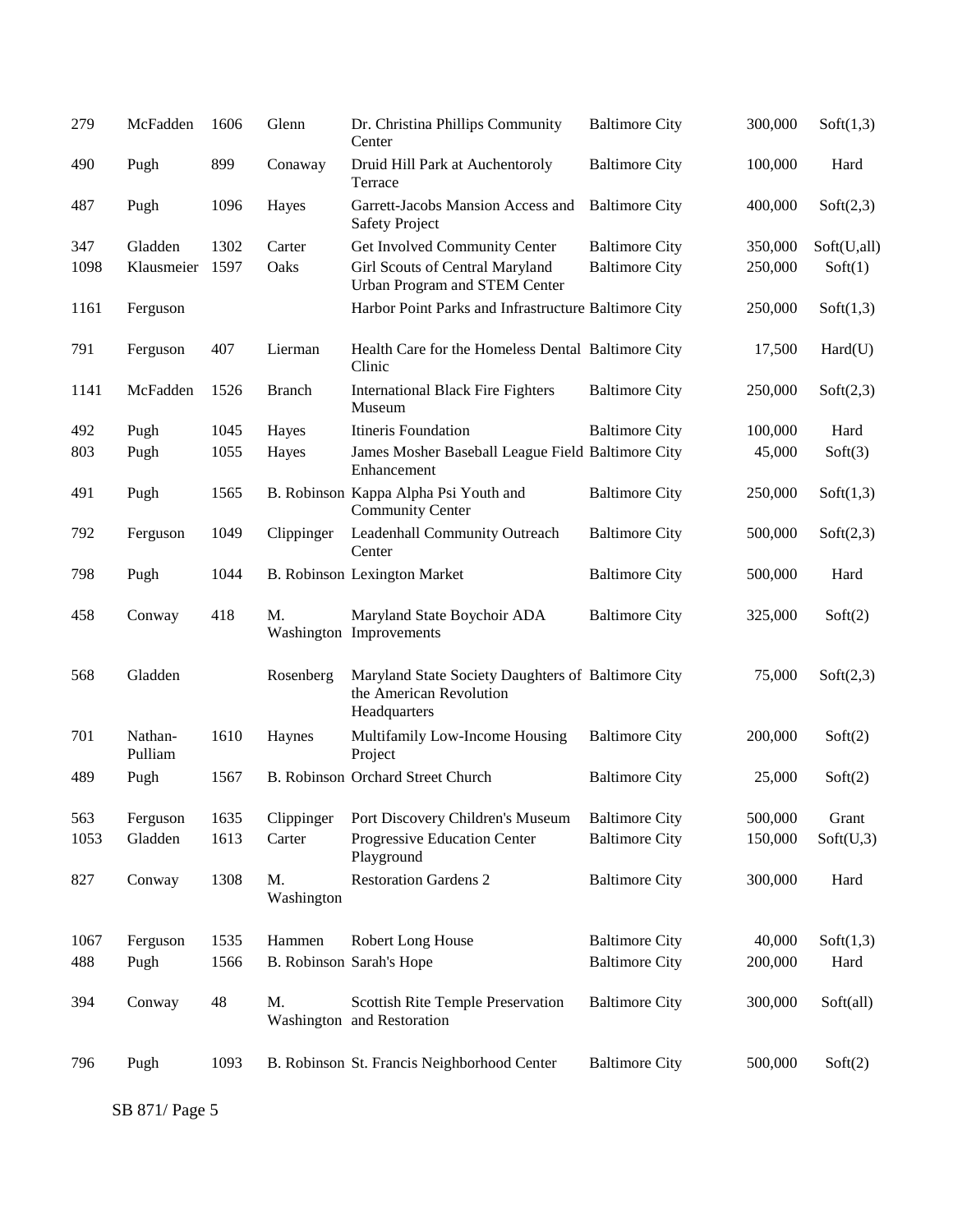| 1013 | Conway                        | 1218 | McIntosh      | Stony Run Path                                                                       | <b>Baltimore City</b> | 300,000 | Soft(3)     |
|------|-------------------------------|------|---------------|--------------------------------------------------------------------------------------|-----------------------|---------|-------------|
| 316  | McFadden                      | 478  | McCray        | <b>Ulman Cancer Fund Home for</b><br>Young Adult Cancer Patients and<br>Caregivers   | <b>Baltimore City</b> | 200,000 | Soft(all)   |
| 1012 | Conway                        | 1036 | Anderson      | <b>Woodbourne Center Vocational</b><br>Program                                       | <b>Baltimore City</b> | 125,000 | Hard        |
| 251  | Kasemeyer                     | 1609 | Lam           | Arbutus Volunteer Fire Department                                                    | Baltimore             | 130,000 | Soft(all)   |
|      |                               | 1600 | <b>Brooks</b> | <b>Baltimore Humane Society Animal</b><br>Safety and Energy Efficiency Plan          | <b>Baltimore</b>      | 165,000 | Soft(all)   |
| 399  | <b>Brochin</b>                | 552  | Lafferty      | Desert Storm, Operation Enduring<br>Freedom, and Operation Iraqi<br>Freedom Memorial | <b>Baltimore</b>      | 75,000  | Soft(3)     |
| 205  | Kasemeyer                     | 328  | Hill          | Good Shepherd School                                                                 | Baltimore             | 100,000 | Soft(all)   |
| 892  | Zirkin                        | 935  | Hettleman     | HopeWell Cancer Support Center                                                       | <b>Baltimore</b>      | 500,000 | Soft(3)     |
| 889  | Zirkin                        | 765  | Hettleman     | <b>Irvine Nature Center Native</b><br>American Village                               | <b>Baltimore</b>      | 150,000 | Soft(all)   |
| 357  | Zirkin                        | 80   | Morhaim       | Jemicy School Lower and Middle<br>School Campus Gymnasium                            | <b>Baltimore</b>      | 250,000 | Soft(3)     |
| 1027 | Zirkin                        | 210  | Stein         | Jewish Community Center of<br>Baltimore - Gordon Center                              | <b>Baltimore</b>      | 100,000 | Hard        |
| 203  | <b>Brochin</b>                | 89   | Lafferty      | Limekilns and Log House<br>Stabilization Project at Cromwell<br><b>Valley Park</b>   | <b>Baltimore</b>      | 200,000 | Soft(2,3)   |
| 703  | Nathan-<br>Pulliam            | 941  | Sydnor        | Morning Star Family Life Center                                                      | <b>Baltimore</b>      | 630,000 | Soft(U,all) |
| 364  | <b>Brochin</b>                | 625  | Lafferty      | Radebaugh Park                                                                       | <b>Baltimore</b>      | 200,000 | Soft(1)     |
| 1155 | Zirkin                        |      |               | Talmudical Academy Gymnasium                                                         | <b>Baltimore</b>      | 500,000 | Hard        |
| 1115 | <b>Brochin</b>                | 1587 | West          | The Maryland Regional Agricultural Baltimore<br>Arena and Learning Center            |                       | 500,000 | Soft(2)     |
| 365  | <b>Brochin</b>                | 945  | Lafferty      | <b>Towson Manor Park</b>                                                             | <b>Baltimore</b>      | 80,000  | Hard        |
| 1118 | Eckardt                       | 1219 | Mautz         | Mt. Pleasant Heritage Preservation<br><b>Community Education Center</b>              | Caroline              | 200,000 | Soft(2)     |
| 1002 | Hershey                       | 959  | Ghrist        | <b>Sharp Road Community Park</b>                                                     | Caroline              | 100,000 | Soft(U,2,3) |
| 952  | Carroll<br>County<br>Senators | 894  | Delegation    | Sykesville Freedom District Fire<br>Department                                       | Carroll               | 50,000  | Soft(1)     |
| 298  | Carroll<br>County<br>Senators | 176  | Delegation    | The Arc of Carroll County Building Carroll<br>Renovation                             |                       | 100,000 | Soft(2)     |
| 714  | Cecil<br>County<br>Senators   | 767  | Delegation    | YMCA of Cecil County Outdoor<br>Pool                                                 | Cecil                 | 300,000 | Hard        |
|      | Middleton<br>SB 871/ Page 6   | 624  | Delegation    | Hospice House of Charles County                                                      | Charles               | 305,000 | Soft(1,2)   |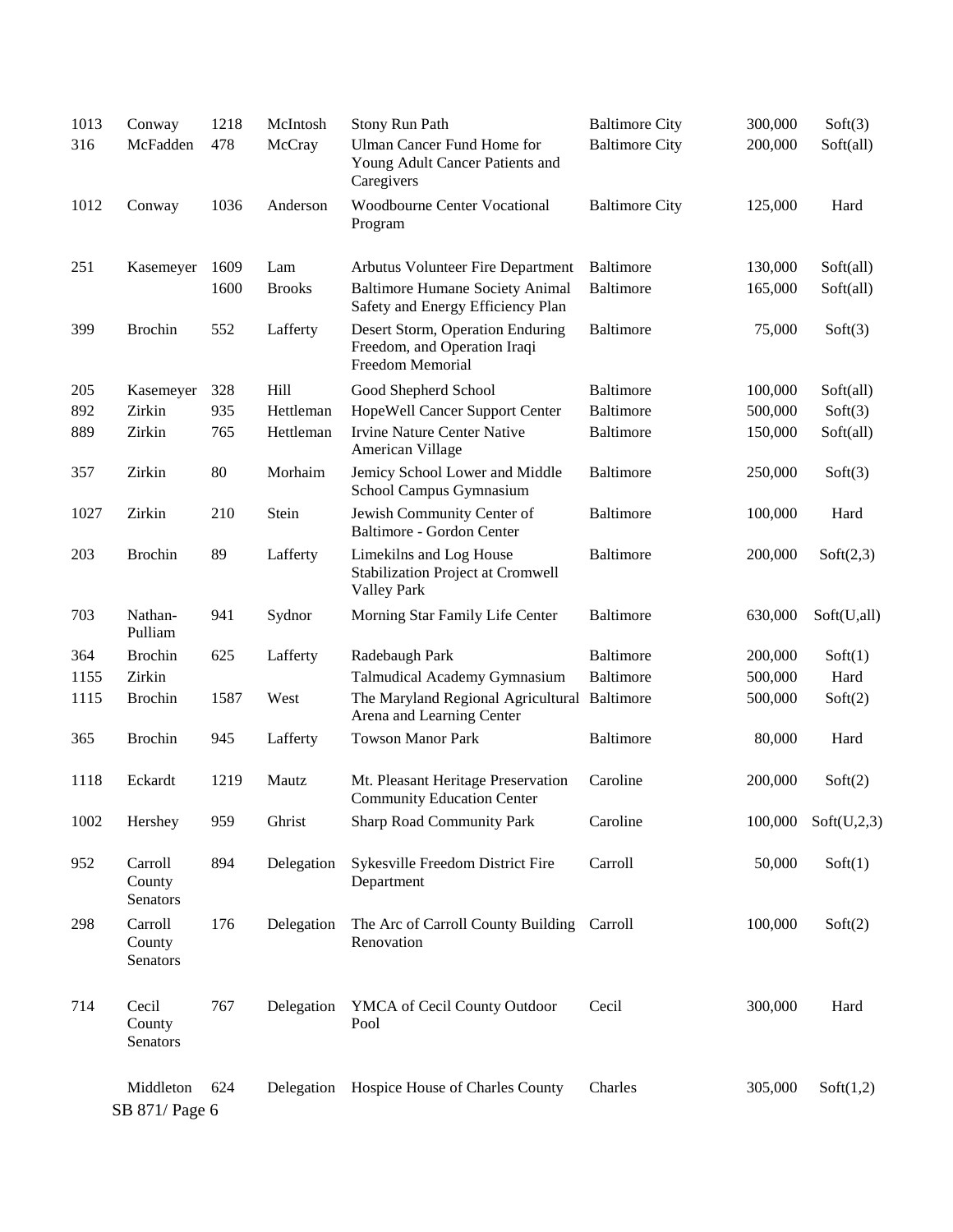| 1011 | Middleton                    | 125  | Delegation        | Indian Head Center for the Arts<br>Renovation                               | Charles    | 130,000 | Soft(2)   |
|------|------------------------------|------|-------------------|-----------------------------------------------------------------------------|------------|---------|-----------|
| 988  | Middleton                    | 957  | Delegation        | Maryland Veterans Memorial<br>Museum Land Acquisition                       | Charles    | 225,000 | Soft(all) |
| 391  | Eckardt                      | 907  | Sample-<br>Hughes | <b>Chesapeake Grove Senior Housing</b><br>and Intergenerational Center      | Dorchester | 500,000 | Soft(1)   |
| 138  | Eckardt                      | 774  | Adams             | Dorchester County Family YMCA                                               | Dorchester | 250,000 | Soft(3)   |
| 972  | Peters                       | 1203 | C. Wilson         | Patriot Point                                                               | Dorchester | 500,000 | Hard      |
| 871  | Young                        |      |                   | Barbara Hauer Fritchie Foundation<br>Facility                               | Frederick  | 90,000  | Hard      |
| 641  | Hough                        |      |                   | <b>Brunswick Heritage Museum</b><br><b>Building</b>                         | Frederick  | 100,000 | Hard      |
| 862  | Young                        | 323  | Krimm             | <b>Emergency Family Services Shelter</b>                                    | Frederick  | 25,000  | Soft(3)   |
| 720  | Young                        | 273  | K. Young          | Frederick Memorial Hospital Dental Frederick<br>Clinic                      |            | 100,000 | Soft(1,3) |
| 1030 | Hough                        |      |                   | Helen Smith Studio                                                          | Frederick  | 50,000  | Soft(1,2) |
| 642  | Hough                        |      |                   | Northwest Trek Conservation and<br><b>Education Center</b>                  | Frederick  | 50,000  | Soft(2)   |
|      |                              | 1555 | Folden            | Tuscarora High School Concession<br>Stand                                   | Frederick  | 50,000  | Soft(all) |
| 683  | Edwards                      | 1057 | Beitzel           | <b>Emergency Operations Center</b>                                          | Garrett    | 250,000 | Soft(all) |
| 1087 | Edwards                      | 1585 | Beitzel           | Friendsville Veterans Memorial                                              | Garrett    | 100,000 | Soft(2)   |
| 731  | Norman                       |      |                   | Aberdeen B & O Railroad Station                                             | Harford    | 50,000  | Soft(U,2) |
|      |                              | 1577 | Lisanti           | American Indian First Contact<br>Waterfront Heritage Park                   | Harford    | 500,000 | Soft(1,2) |
| 567  | Cassilly                     | 793  | Impallaria        | Center for the Visual and Performing Harford<br>Arts Amphitheater           |            | 200,000 | Hard      |
| 396  | Norman                       |      |                   | Historical Society of Harford County Harford<br><b>Building Restoration</b> |            | 100,000 | Soft(2,3) |
| 1117 | Jennings                     |      |                   | Rockfield Park Pavilion                                                     | Harford    | 116,000 | Soft(2)   |
| 613  | Howard<br>County<br>Senators | 653  | Delegation        | <b>Community Action Council Food</b><br><b>Bank Facility</b>                | Howard     | 300,000 | Hard      |
| 40   | Kasemeyer                    | 621  | Delegation        | <b>Environmental Education Center</b><br>Renovation and Expansion           | Howard     | 250,000 | Soft(all) |
| 611  | Howard<br>County<br>Senators | 652  | Delegation        | <b>Huntington Park</b>                                                      | Howard     | 150,000 | Soft(3)   |
| 612  | Howard<br>County<br>Senators | 656  | Delegation        | Solomon's Lodge #121                                                        | Howard     | 19,000  | Soft(1)   |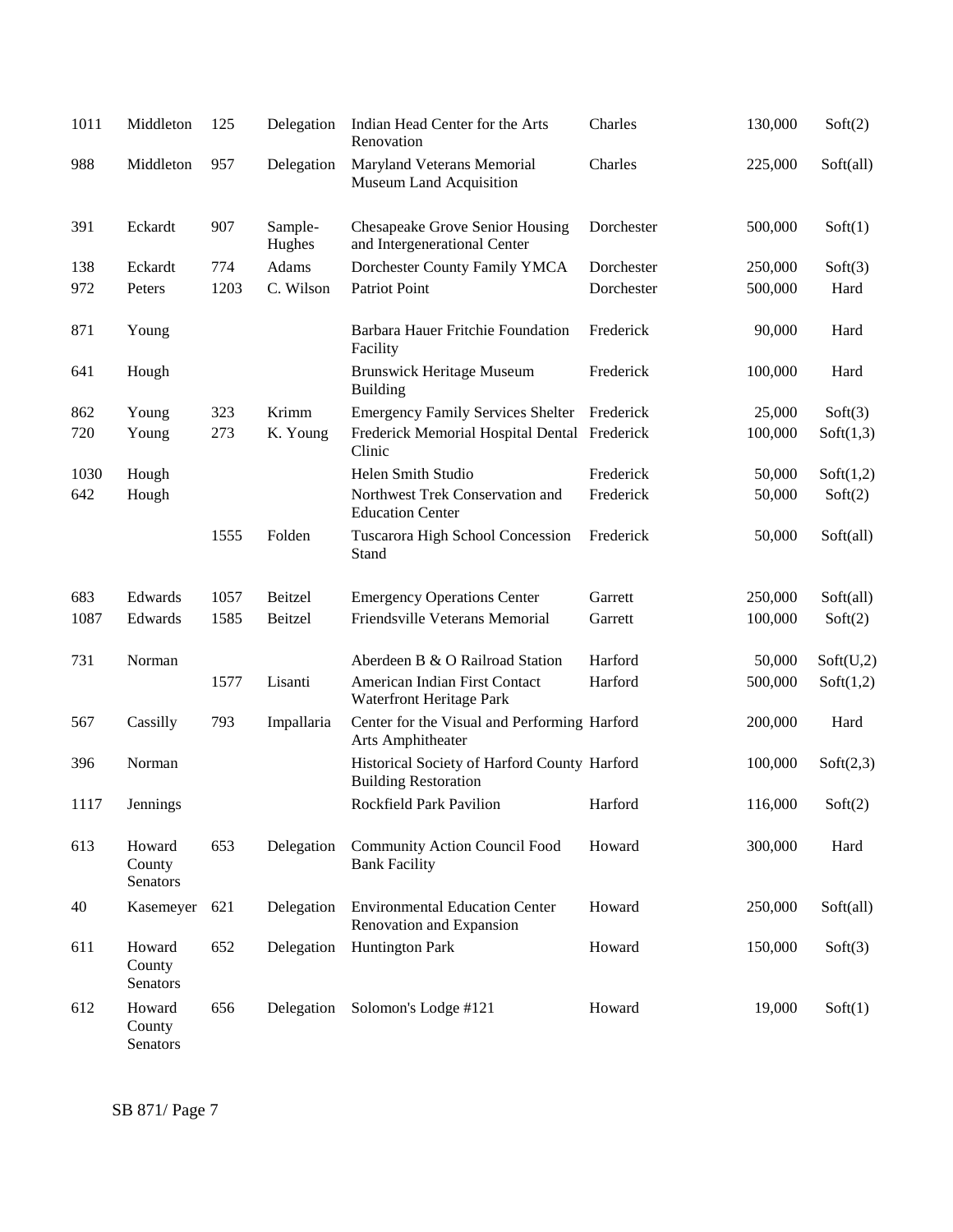| 610  | Howard<br>County<br>Senators | 651  | Delegation         | South Branch Park                                                                 | Howard          | 100,000 | Soft(3)     |
|------|------------------------------|------|--------------------|-----------------------------------------------------------------------------------|-----------------|---------|-------------|
| 609  | Howard<br>County<br>Senators | 650  | Delegation         | Vantage House Retirement<br><b>Community Renovations</b>                          | Howard          | 250,000 | Soft(2)     |
| 1138 | Madaleno                     | 1629 | Carr               | A Wider Circle Community Service<br>Center                                        | Montgomery      | 200,000 | Soft(2,3)   |
| 987  | Zucker                       | 997  | Kaiser             | Damascus High School Turf Field                                                   | Montgomery      | 200,000 | Hard        |
| 1051 | Raskin                       | 1534 | Hixson             | <b>Easter Seals Inter-Generational</b><br>Center                                  | Montgomery      | 100,000 | Hard        |
| 975  | Lee                          | 1275 | Kelly              | Friendship Heights Village Center                                                 | Montgomery      | 250,000 | Hard        |
| 443  | Manno                        | 902  | Kramer             | <b>Homecrest House</b>                                                            | Montgomery      | 120,000 | Soft(2,3)   |
| 438  | Lee                          | 702  | Frick              | Jewish Community Center of Greater Montgomery<br>Washington Children's Playground |                 | 150,000 | Hard        |
| 1022 | Manno                        | 1512 | Kramer             | Jewish Foundation for Group Homes Montgomery                                      |                 | 100,000 | Hard        |
| 1133 | Raskin                       | 1614 | Hixson             | Martin Luther King Jr. Recreational Montgomery<br>Park Improvements               |                 | 100,000 | Soft(2,3)   |
| 230  | Feldman                      | 695  | A. Miller          | Maryland SoccerPlex Fields                                                        | Montgomery      | 750,000 | Soft(2,3)   |
| 985  | Zucker                       | 897  | Luedtke            | Maydale Nature Center                                                             | Montgomery      | 75,000  | Soft(2,3)   |
| 444  | Manno                        | 901  | Kramer             | Melvin J. Berman Hebrew Academy                                                   | Montgomery      | 100,000 | Soft(U,1,2) |
| 1102 | Manno                        | 905  | Morales            | Montgomery Hospice Casey House                                                    | Montgomery      | 120,000 | Hard        |
| 1137 | Madaleno                     | 1225 | Gutierrez          | Noyes Children's Library Renovation Montgomery<br>and Expansion                   |                 | 100,000 | Hard        |
| 221  | Kagan                        | 469  | Barve              | Olde Towne Park Plaza                                                             | Montgomery      | 300,000 | Hard        |
| 986  | Zucker                       | 985  | Kaiser             | <b>Olney Theatre Center</b>                                                       | Montgomery      | 150,000 | Soft(1)     |
| 984  | Zucker                       | 988  | Kaiser             | Our House Youth Home                                                              | Montgomery      | 50,000  | Hard        |
| 1105 | Raskin                       | 1583 | Hixson             | Pinecrest Local Park Improvements                                                 | Montgomery      | 100,000 | Soft(all)   |
| 685  | Kagan                        | 923  | Gilchrist          | Rockville Swim and Fitness Center                                                 | Montgomery      | 175,000 | Hard        |
| 983  | Zucker                       | 991  | Kaiser             | Sandy Spring Museum                                                               | Montgomery      | 40,000  | Hard        |
| 1152 | Manno                        | 1625 | Kramer             | Torah School of Greater Washington Montgomery                                     |                 | 300,000 | Soft(3)     |
| 838  | Feldman                      | 924  | Fraser-<br>Hidalgo | Western Piedmont Trail Connectivity Montgomery                                    |                 | 125,000 | Soft(1,3)   |
| 1050 | Muse                         |      |                    | Accokeek Volunteer Fire Department Prince George's                                |                 | 150,000 | Soft(1)     |
| 675  | Peters                       | 1231 | Vallario           | American Legion Post 381 Annex                                                    | Prince George's | 100,000 | Soft(1)     |
| 705  | Currie                       | 1214 | Davis              | Bishop McNamara High School<br>Dining Hall and Student Center                     | Prince George's | 200,000 | Soft(2,3)   |
| 1048 | Muse                         | 1528 | Knotts             | Camp Springs Elks Lodge No. 2332                                                  | Prince George's | 20,000  | Soft(2,3)   |
| 207  | Miller                       |      |                    | <b>Community Support Systems Food</b><br>Pantry                                   | Prince George's | 10,000  | Soft(all)   |
| 710  | Ramirez                      | 951  | Fennell            | Elizabeth Seton High School Athletic Prince George's<br>Field                     |                 | 30,000  | Grant       |

SB 871/ Page 8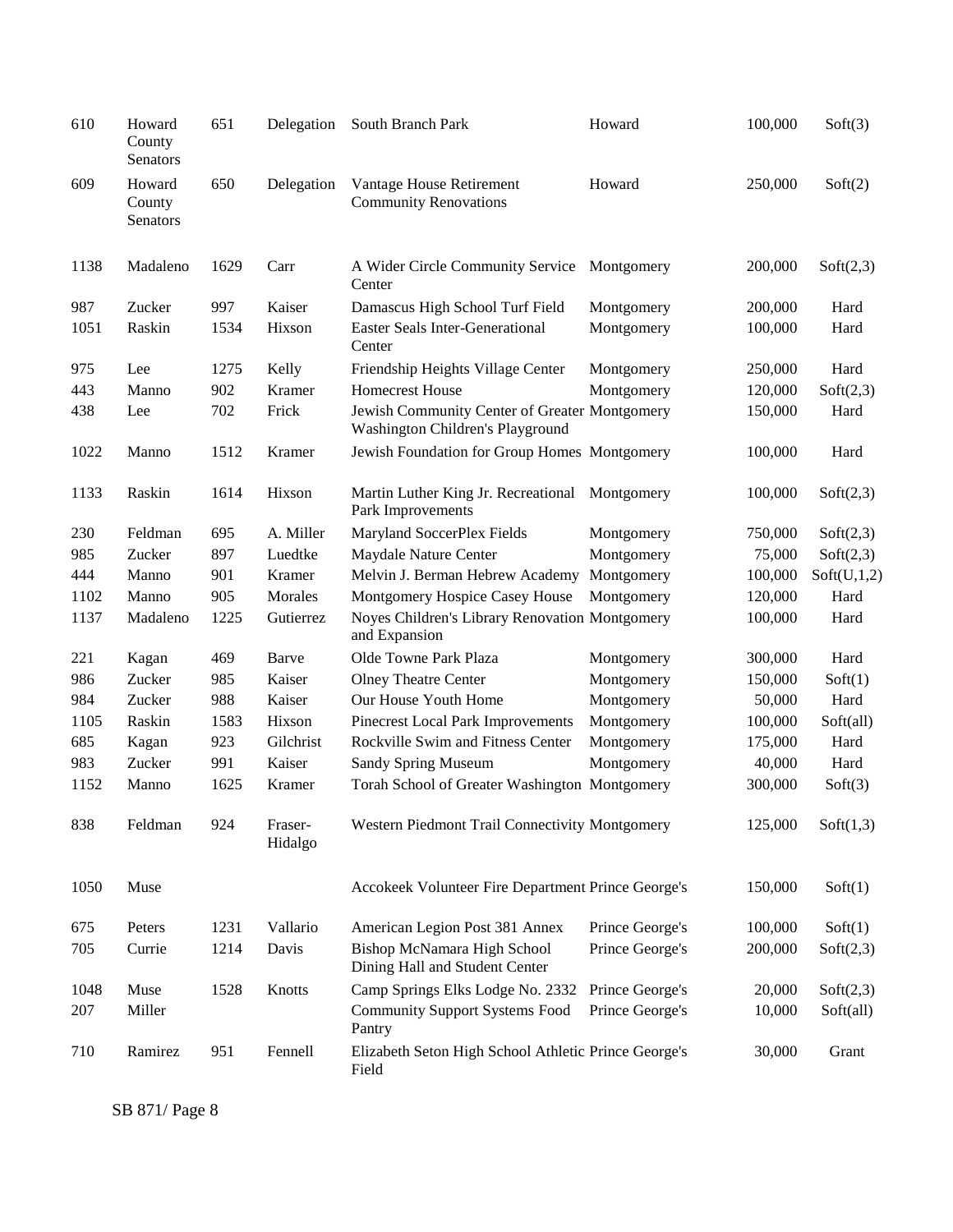|      |          | 1056 |                     | Valderrama Fil-American Multicultural Center                            | Prince George's | 200,000   | Soft(1,2) |
|------|----------|------|---------------------|-------------------------------------------------------------------------|-----------------|-----------|-----------|
| 253  | Benson   |      |                     | <b>Glenarden Apartments</b><br>Redevelopment Project                    | Prince George's | 1,100,000 | Hard      |
|      |          | 938  | Walker              | Hillcrest Heights Community Center Prince George's<br>Pool              |                 | 250,000   | Soft(1)   |
| 782  | Rosapepe |      |                     | Hollywood Streetscape                                                   | Prince George's | 200,000   | Hard      |
| 1046 | Ramirez  | 1514 | Tarlau              | Joe's Movement Emporium                                                 | Prince George's | 100,000   | Hard      |
| 1017 | Pinsky   | 1517 | Gaines              | Maryland Multicultural Youth<br>Centers                                 | Prince George's | 200,000   | Soft(2)   |
| 727  | Currie   | 1208 | D. Barnes           | Mt. Ephraim Multipurpose Room                                           | Prince George's | 100,000   | Soft(1)   |
| 254  | Benson   |      |                     | Net Zero Energy District Fairmount<br>Heights Project                   | Prince George's | 500,000   | Soft(all) |
| 68   | Ramirez  | 287  | Tarlau              | New Horizons Disability Job<br>Training and Recycling Center Phase<br>П | Prince George's | 250,000   | Hard(U)   |
|      |          | 1623 | Davis               | Olde Mill Community and Teaching Prince George's<br>Center              |                 | 75,000    | Soft(1)   |
| 1049 | Muse     |      |                     | Piscataway Park                                                         | Prince George's | 100,000   | Soft(2,3) |
| 925  | Ramirez  | 952  | Fennell             | Port Towns Family Health and<br><b>Wellness Center</b>                  | Prince George's | 250,000   | Soft(U,2) |
| 814  | Pinsky   | 954  | Gaines              | Pyramid Atlantic Art Center                                             | Prince George's | 300,000   | Hard      |
| 817  | Peters   | 1081 | Valentino-<br>Smith | Tabernacle Church of Laurel<br>Gymnasium                                | Prince George's | 25,000    | Soft(1)   |
| 255  | Benson   | 207  | Barron              | The Arc of Prince George's County                                       | Prince George's | 300,000   | Hard      |
| 1147 | Waugh    |      |                     | Historic Sotterley Plantation                                           | St. Mary's      | 100,000   | Soft(2,3) |
| 172  | Miller   |      |                     | Historic St. Mary's City Commission St. Mary's<br>- Dove Pier           |                 | 300,000   | Grant     |
| 140  | Eckardt  | 206  | Mautz               | Chesapeake Bay Maritime Museum                                          | Talbot          | 250,000   | Hard      |
| 139  | Eckardt  | 208  | Mautz               | Phillips Wharf Aquaculture Jobs<br><b>Training Center</b>               | Talbot          | 250,000   | Soft(1)   |
| 743  | Serafini |      |                     | Doey's House                                                            | Washington      | 100,000   | Hard      |
|      |          | 893  | B. Wilson           | Robert W. Johnson Community<br>Center                                   | Washington      | 445,000   | Soft(2)   |
| 744  | Serafini |      |                     | The Maryland Theatre                                                    | Washington      | 100,000   | Hard      |
| 1151 | Eckardt  | 1576 | Sample-<br>Hughes   | Habitat for Humanity of Wicomico<br>County                              | Wicomico        | 120,000   | Hard      |
| 1042 | Mathias  | 1612 | Delegation          | Ward Museum of Wildfowl Art                                             | Wicomico        | 300,000   | Hard      |
| 1034 | Mathias  | 1573 | Otto                | Delmarva Discovery Center and<br>Museum                                 | Worcester       | 200,000   | Soft(1)   |